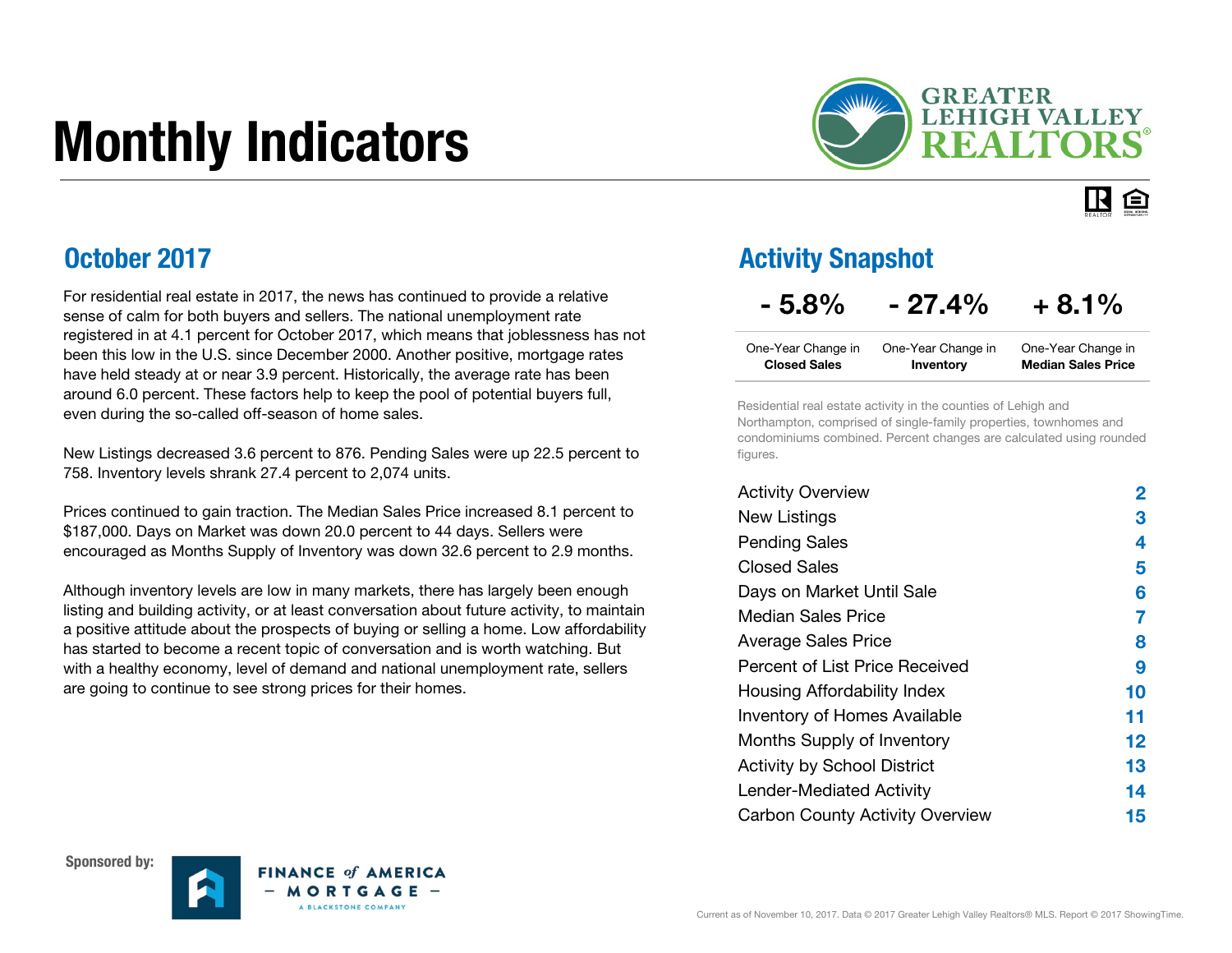# Activity Overview

Key metrics by report month and for year-to-date (YTD) starting from the first of the year.



| <b>Key Metrics</b>                 | <b>Historical Sparkbars</b>              | 10-2016   | 10-2017   | Percent Change from<br>Previous Year | <b>YTD 2016 YTD 2017</b> |           | Percent Change from<br><b>Previous Year</b> |
|------------------------------------|------------------------------------------|-----------|-----------|--------------------------------------|--------------------------|-----------|---------------------------------------------|
| <b>New Listings</b>                | 10-2014<br>10-2015<br>10-2017<br>10-2011 | 909       | 876       | $-3.6%$                              | 10,446                   | 10,380    | $-0.6%$                                     |
| <b>Pending Sales</b>               | 10-2014<br>10-2015<br>10-2016<br>10-2017 | 619       | 758       | $+22.5%$                             | 7,005                    | 7,560     | $+7.9%$                                     |
| <b>Closed Sales</b>                | 10-2014<br>10-2017<br>10.2011<br>10-2016 | 713       | 672       | $-5.8%$                              | 6,778                    | 7,020     | $+3.6%$                                     |
| <b>Days on Market</b>              | 10-2014<br>10-2015<br>10-2016<br>10-2017 | 55        | 44        | $-20.0%$                             | 61                       | 48        | $-21.3%$                                    |
| <b>Median Sales Price</b>          | 10-2014<br>10-2015<br>10-201<br>10-2017  | \$173,000 | \$187,000 | $+8.1%$                              | \$177,150                | \$185,000 | $+4.4%$                                     |
| <b>Average Sales Price</b>         | 10-2014<br>10-2015<br>10-2016<br>10-2017 | \$196,152 | \$215,438 | $+9.8%$                              | \$205,854                | \$214,859 | $+4.4%$                                     |
| <b>Pct. of List Price Received</b> | 10-2014<br>10-2015<br>10-2016<br>10-2017 | 96.8%     | 97.8%     | $+1.0%$                              | 97.2%                    | 97.7%     | $+0.5%$                                     |
| <b>Housing Affordability Index</b> | 10-2014<br>10-2015<br>10-2016<br>10-2017 | 199       | 175       | $-12.1%$                             | 195                      | 177       | $-9.2%$                                     |
| Inventory                          | 10-2014<br>10-2016<br>10-2017<br>10-2015 | 2,855     | 2,074     | $-27.4%$                             | $-$                      |           |                                             |
| <b>Months Supply</b>               | 10-2014<br>10-2015<br>10-2016<br>10-2017 | 4.3       | 2.9       | $-32.6%$                             |                          |           |                                             |



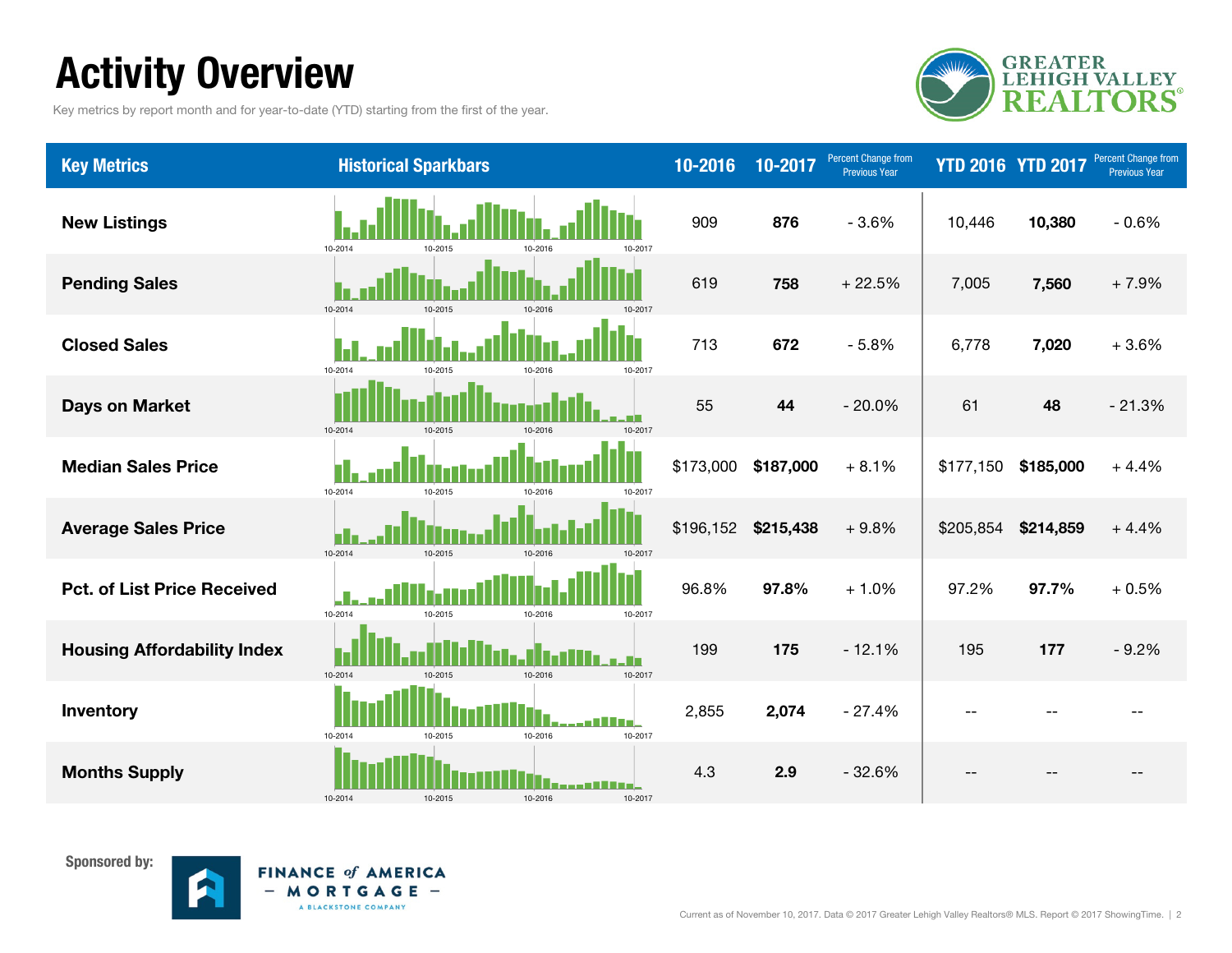### New Listings

A count of the properties that have been newly listed on the market in a given month.





| <b>New Listings</b> |       | <b>Prior Year</b> | <b>Percent Change</b> |
|---------------------|-------|-------------------|-----------------------|
| November 2016       | 676   | 769               | $-12.1%$              |
| December 2016       | 499   | 602               | $-17.1%$              |
| January 2017        | 758   | 790               | $-4.1%$               |
| February 2017       | 821   | 885               | $-7.2\%$              |
| March 2017          | 1,084 | 1,215             | $-10.8%$              |
| April 2017          | 1,250 | 1,255             | $-0.4\%$              |
| May 2017            | 1,316 | 1,211             | $+8.7%$               |
| June 2017           | 1,178 | 1,113             | $+5.8%$               |
| <b>July 2017</b>    | 1,082 | 1,104             | $-2.0\%$              |
| August 2017         | 1,028 | 1,052             | $-2.3%$               |
| September 2017      | 987   | 912               | $+8.2%$               |
| October 2017        | 876   | 909               | -3.6%                 |
| 12-Month Avg        | 963   | 985               | $-2.2\%$              |

#### Historical New Listings by Month





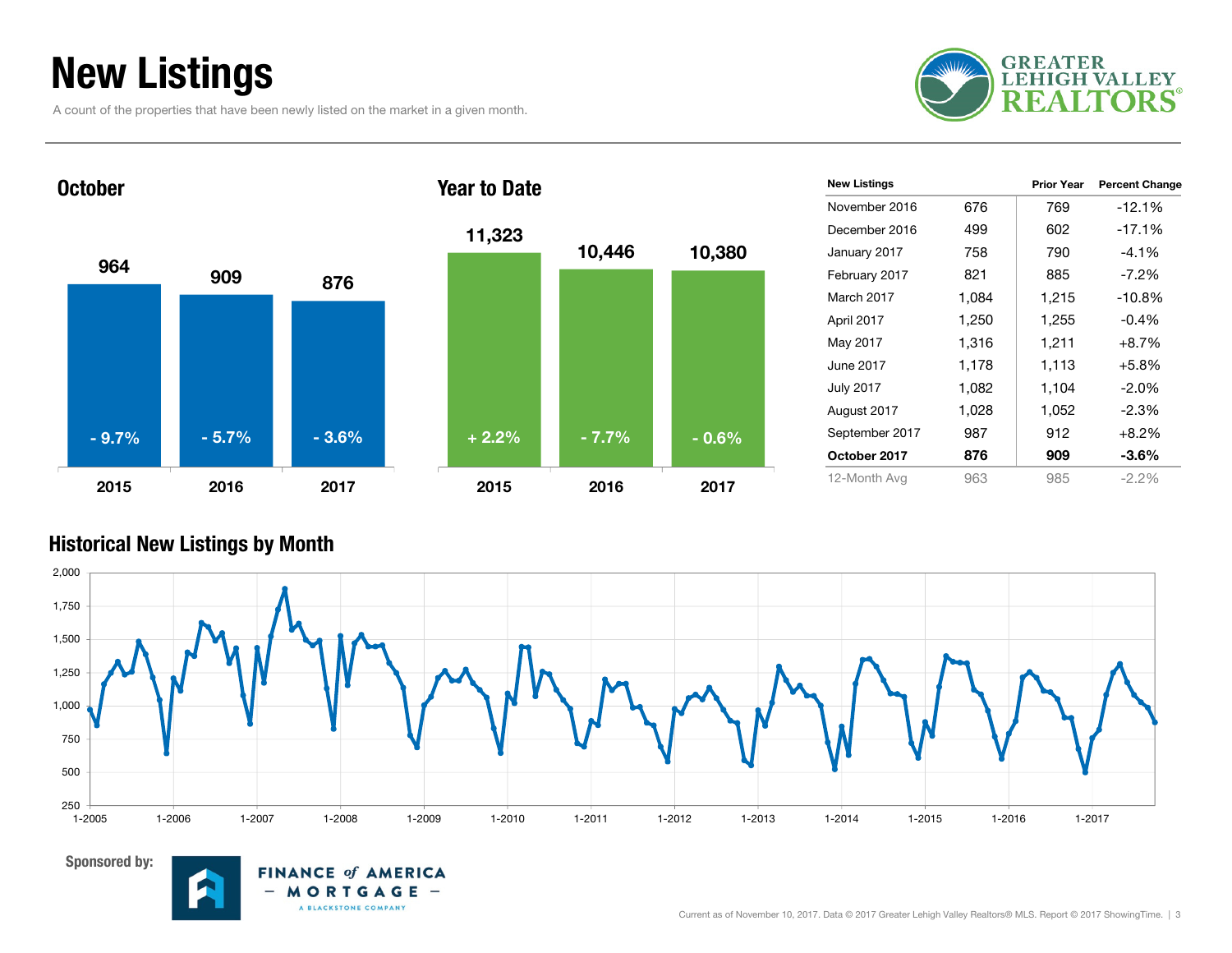### Pending Sales

A count of the properties on which offers have been accepted in a given month.





| <b>Pending Sales</b> |     | <b>Prior Year</b> | <b>Percent Change</b> |
|----------------------|-----|-------------------|-----------------------|
| November 2016        | 544 | 537               | +1.3%                 |
| December 2016        | 429 | 486               | $-11.7%$              |
| January 2017         | 542 | 509               | $+6.5%$               |
| February 2017        | 641 | 602               | $+6.5%$               |
| March 2017           | 783 | 730               | $+7.3%$               |
| April 2017           | 876 | 884               | $-0.9\%$              |
| May 2017             | 909 | 796               | $+14.2%$              |
| June 2017            | 789 | 734               | $+7.5%$               |
| July 2017            | 789 | 724               | $+9.0\%$              |
| August 2017          | 762 | 751               | $+1.5%$               |
| September 2017       | 711 | 656               | $+8.4%$               |
| October 2017         | 758 | 619               | +22.5%                |
| 12-Month Avg         | 711 | 669               | $+6.3%$               |

#### Historical Pending Sales by Month





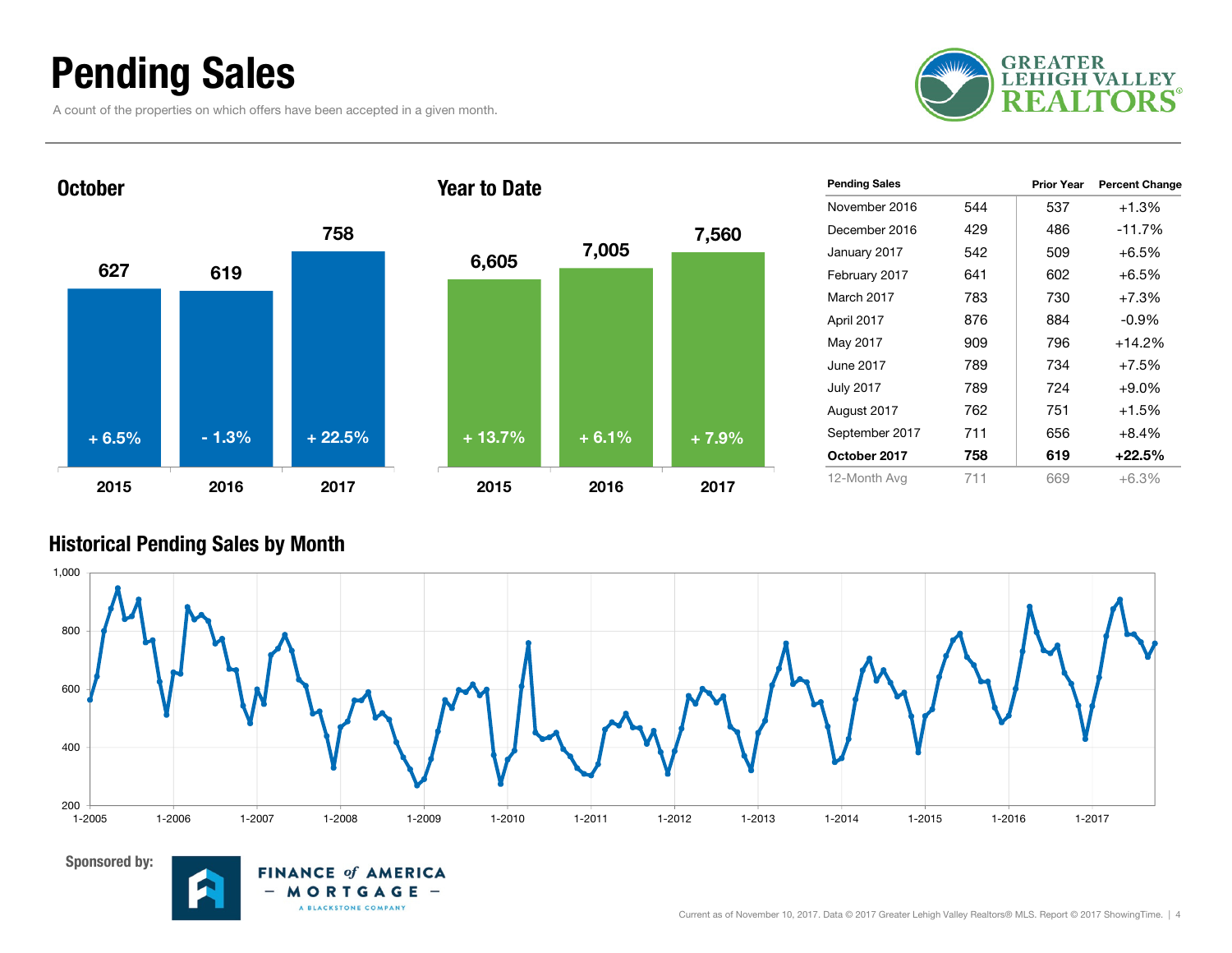### Closed Sales

A count of the actual sales that closed in a given month.





| <b>Closed Sales</b> |     | <b>Prior Year</b> | <b>Percent Change</b> |
|---------------------|-----|-------------------|-----------------------|
| November 2016       | 614 | 538               | $+14.1%$              |
| December 2016       | 635 | 634               | $+0.2%$               |
| January 2017        | 431 | 470               | $-8.3%$               |
| February 2017       | 451 | 458               | $-1.5%$               |
| March 2017          | 646 | 554               | $+16.6%$              |
| April 2017          | 661 | 665               | $-0.6%$               |
| May 2017            | 835 | 716               | $+16.6%$              |
| June 2017           | 960 | 926               | $+3.7%$               |
| <b>July 2017</b>    | 786 | 747               | $+5.2%$               |
| August 2017         | 862 | 807               | $+6.8%$               |
| September 2017      | 716 | 722               | $-0.8%$               |
| October 2017        | 672 | 713               | $-5.8\%$              |
| 12-Month Avg        | 689 | 663               | $+3.9%$               |

#### Historical Closed Sales by Month





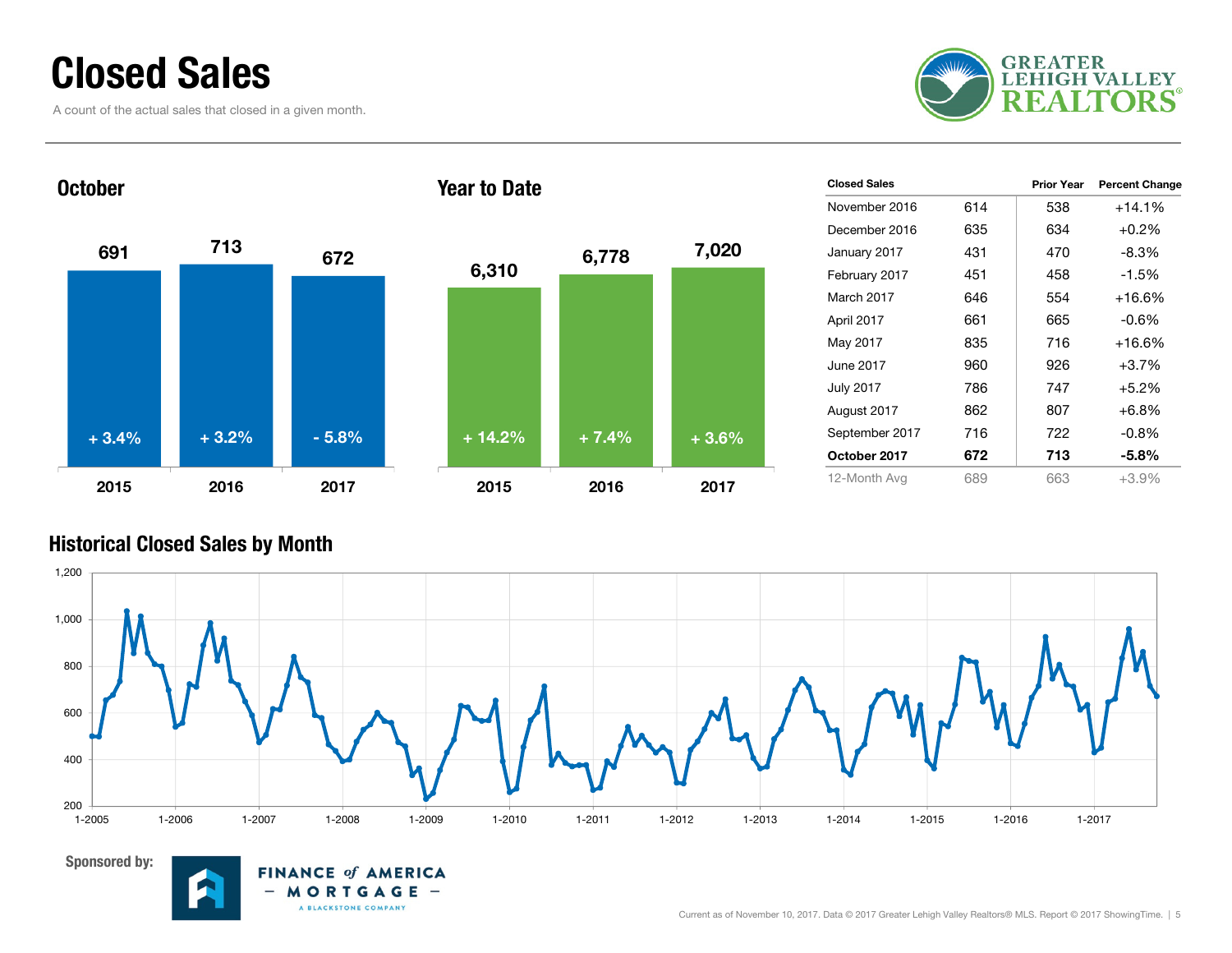### Days on Market Until Sale

Average number of days between when a property is listed and when an offer is accepted in a given month.





| Days on Market   |    | <b>Prior Year</b> | <b>Percent Change</b> |
|------------------|----|-------------------|-----------------------|
| November 2016    | 57 | 64                | $-10.9%$              |
| December 2016    | 69 | 66                | $+4.5%$               |
| January 2017     | 60 | 69                | $-13.0%$              |
| February 2017    | 63 | 80                | $-21.3%$              |
| March 2017       | 68 | 77                | $-11.7%$              |
| April 2017       | 59 | 69                | $-14.5%$              |
| May 2017         | 49 | 58                | $-15.5%$              |
| June 2017        | 38 | 56                | $-32.1%$              |
| <b>July 2017</b> | 42 | 55                | $-23.6%$              |
| August 2017      | 38 | 56                | $-32.1%$              |
| September 2017   | 42 | 54                | $-22.2%$              |
| October 2017     | 44 | 55                | $-20.0\%$             |
| 12-Month Avg*    | 51 | 62                | $-17.7%$              |

\* Average Days on Market of all properties from November 2016 through October 2017. This is not the average of the individual figures above.



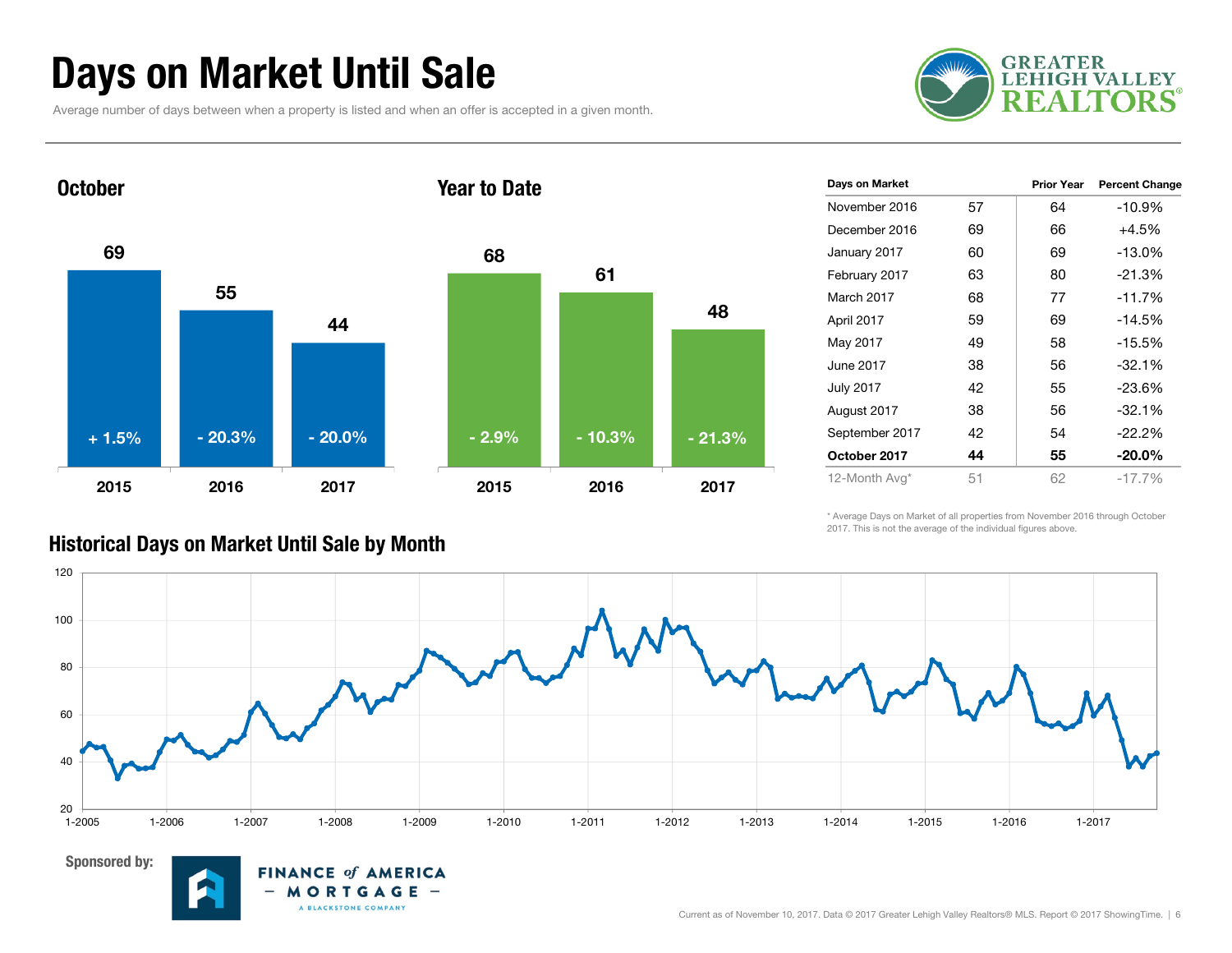### Median Sales Price

**October** 

Point at which half of the sales sold for more and half sold for less, not accounting for seller concessions, in a given month.





**FINANCE of AMERICA** 

MORTGAGE -A BLACKSTONE COMPANY

 $-$ 

#### Year to Date



| <b>Median Sales Price</b> |           | <b>Prior Year</b> | <b>Percent Change</b> |
|---------------------------|-----------|-------------------|-----------------------|
| November 2016             | \$175,000 | \$166,000         | $+5.4%$               |
| December 2016             | \$177,000 | \$168,190         | $+5.2%$               |
| January 2017              | \$169,000 | \$170,000         | $-0.6\%$              |
| February 2017             | \$170,000 | \$165,000         | $+3.0\%$              |
| March 2017                | \$170,000 | \$165,000         | $+3.0%$               |
| April 2017                | \$175,000 | \$170,000         | $+2.9%$               |
| May 2017                  | \$183,000 | \$179,900         | $+1.7%$               |
| June 2017                 | \$199,900 | \$179,900         | $+11.1%$              |
| <b>July 2017</b>          | \$189,900 | \$188,900         | $+0.5%$               |
| August 2017               | \$200,000 | \$197,500         | $+1.3%$               |
| September 2017            | \$186,900 | \$180,100         | $+3.8\%$              |
| October 2017              | \$187,000 | \$173,000         | $+8.1%$               |
| 12-Month Med*             | \$183,950 | \$175,000         | $+5.1\%$              |

\* Median Sales Price of all properties from November 2016 through October 2017. This is not the average of the individual figures above.



#### Historical Median Sales Price by Month

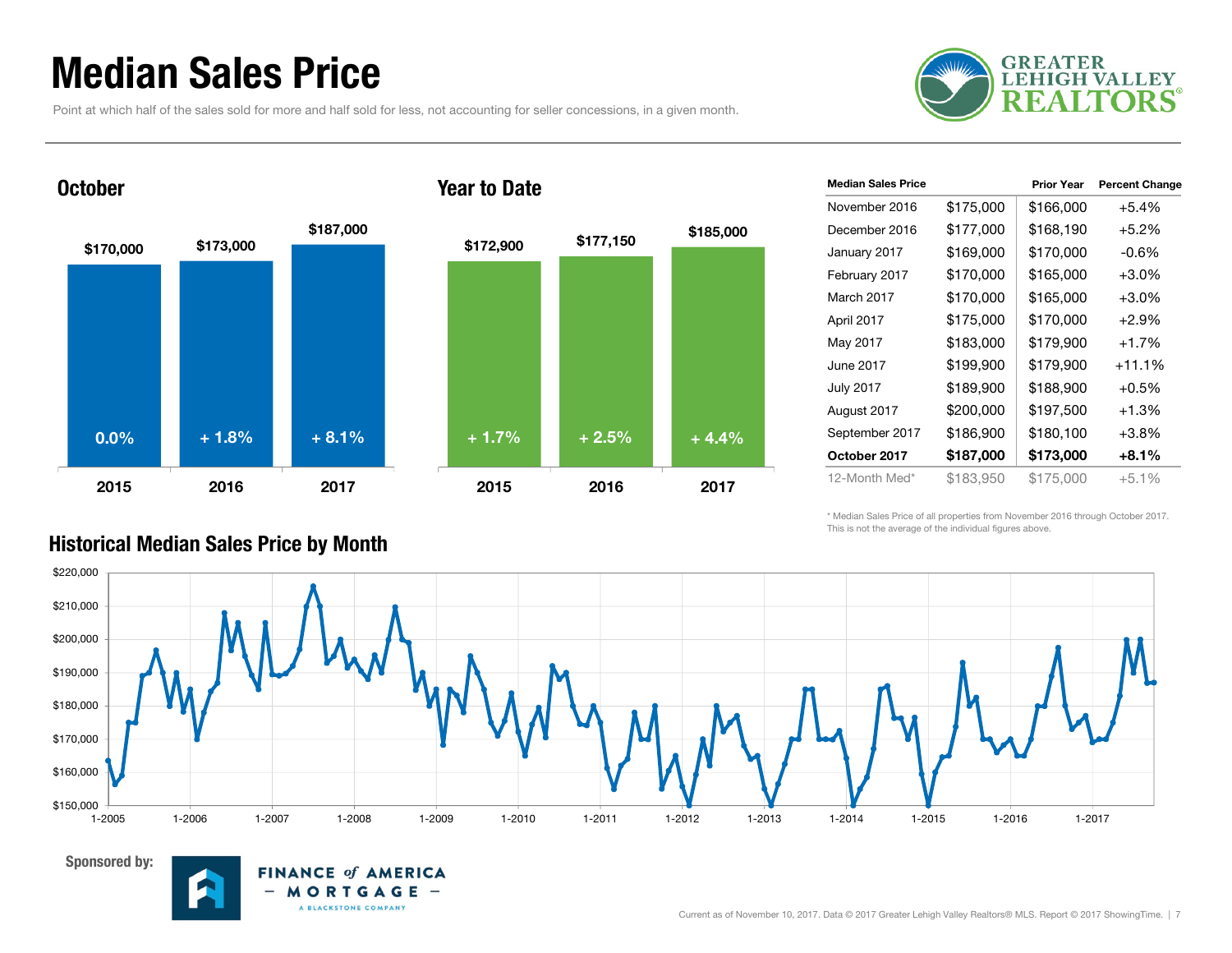### Average Sales Price

Average sales price for all closed sales, not accounting for seller concessions, in a given month.

**FINANCE of AMERICA** 

MORTGAGE -A BLACKSTONE COMPANY



October

Sponsored by:







| Avg. Sales Price |           | <b>Prior Year</b> | <b>Percent Change</b> |
|------------------|-----------|-------------------|-----------------------|
| November 2016    | \$197,581 | \$196,018         | $+0.8%$               |
| December 2016    | \$202,879 | \$195,898         | $+3.6\%$              |
| January 2017     | \$194,421 | \$193,966         | $+0.2%$               |
| February 2017    | \$208,197 | \$189,792         | $+9.7%$               |
| March 2017       | \$196,949 | \$188,795         | +4.3%                 |
| April 2017       | \$204,031 | \$195,299         | $+4.5%$               |
| May 2017         | \$209,577 | \$215,508         | $-2.8\%$              |
| June 2017        | \$232,639 | \$205,965         | $+13.0%$              |
| <b>July 2017</b> | \$222,706 | \$211,578         | $+5.3%$               |
| August 2017      | \$224,287 | \$228,350         | $-1.8%$               |
| September 2017   | \$219,265 | \$215,394         | $+1.8%$               |
| October 2017     | \$215,438 | \$196,152         | $+9.8%$               |
| 12-Month Avg*    | \$212,655 | \$204,399         | $+4.0%$               |

\* Avg. Sales Price of all properties from November 2016 through October 2017. This is not the average of the individual figures above.



#### Historical Average Sales Price by Month

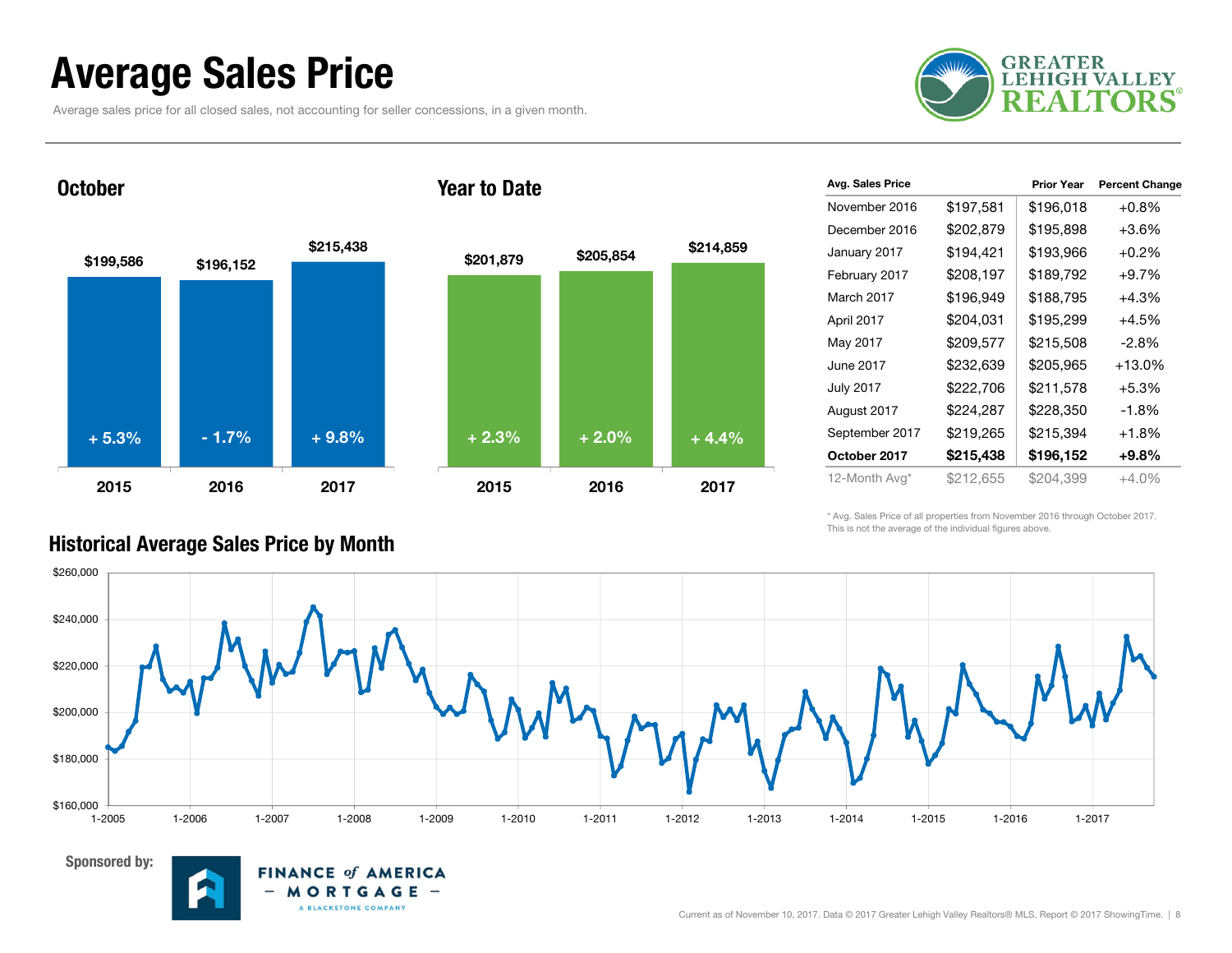### Percent of List Price Received

Percentage found when dividing a property's sales price by its most recent list price, then taking the average for all properties sold in a given month, not accounting for seller concessions.

Year to Date



96.2% 96.8% 97.8% 2015 2016 201796.6% 97.2% 97.7% 2015 2016 2017+ 0.4% $\%$  + 0.6% + 1.0% + 0.4% + 0.6% + 0.5%

| <b>Pct. of List Price Received</b> |       | <b>Prior Year</b> | <b>Percent Change</b> |
|------------------------------------|-------|-------------------|-----------------------|
| November 2016                      | 96.7% | 96.6%             | $+0.1%$               |
| December 2016                      | 97.2% | 96.6%             | $+0.6%$               |
| January 2017                       | 96.4% | 96.5%             | $-0.1%$               |
| February 2017                      | 97.3% | 96.6%             | $+0.7%$               |
| March 2017                         | 97.8% | 97.0%             | $+0.8%$               |
| April 2017                         | 97.8% | 97.2%             | $+0.6%$               |
| May 2017                           | 97.7% | 97.5%             | $+0.2%$               |
| June 2017                          | 98.2% | 97.6%             | $+0.6%$               |
| <b>July 2017</b>                   | 98.3% | 97.4%             | $+0.9\%$              |
| August 2017                        | 97.7% | 97.5%             | $+0.2%$               |
| September 2017                     | 97.5% | 97.5%             | $0.0\%$               |
| October 2017                       | 97.8% | 96.8%             | $+1.0%$               |
| 12-Month Avg*                      | 97.6% | 97.1%             | $+0.5%$               |

\* Average Pct. of List Price Received for all properties from November 2016 through October 2017. This is not the average of the individual figures above.





**October** 



#### Historical Percent of List Price Received by Month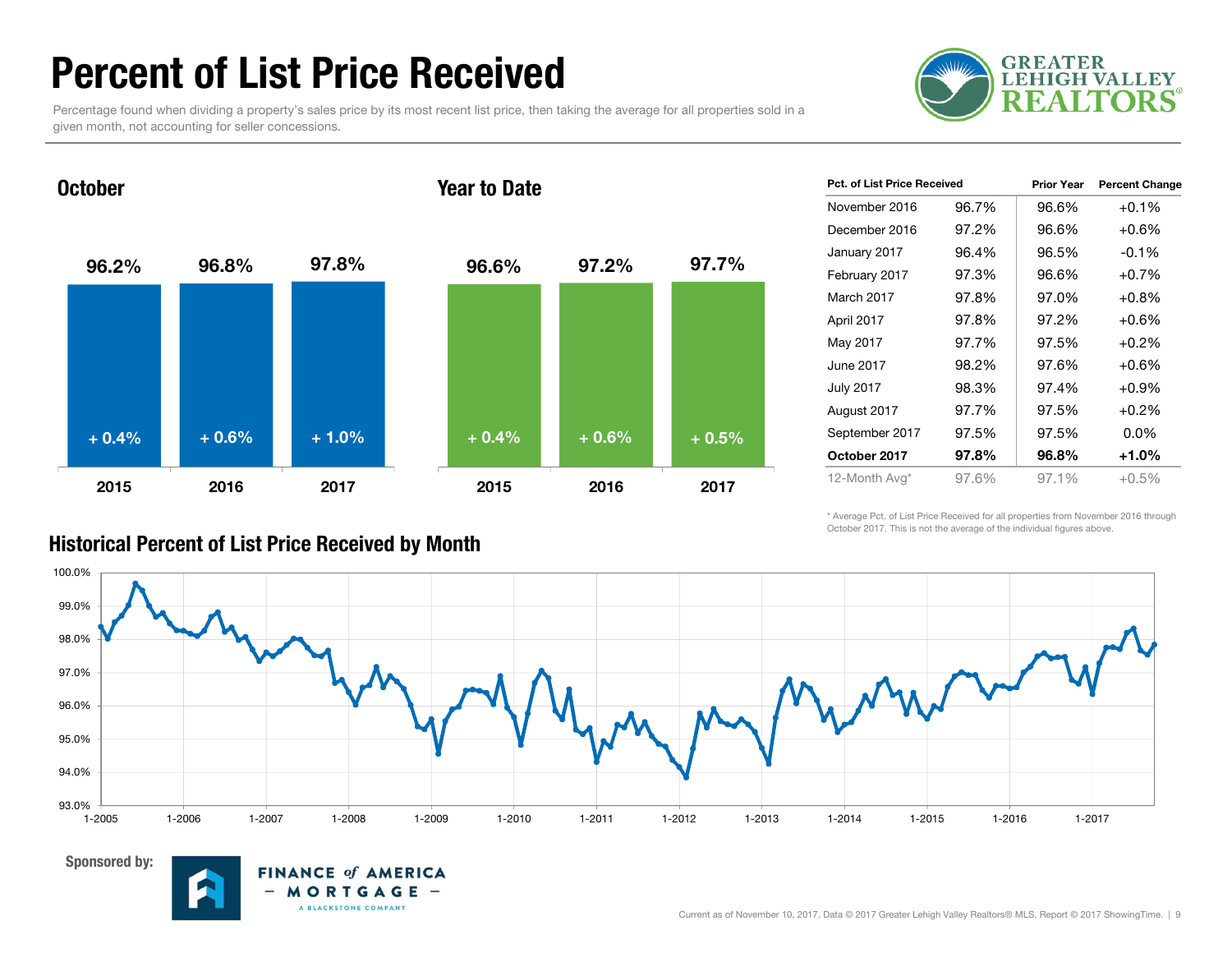# Housing Affordability Index

This index measures housing affordability for the region. For example, an index of 120 means the median household income is 120% of what is necessary to qualify for the median-priced home under prevailing interest rates. A higher number means greater affordability.



200 1991752015 2016 2017October197 1951772015 2016 2017Year to Date+ 4.7%- 0.5% - 12.1% - 1.0% + 3.1% - 9.2%

| <b>Affordability Index</b> |     | <b>Prior Year</b> | <b>Percent Change</b> |
|----------------------------|-----|-------------------|-----------------------|
| November 2016              | 187 | 204               | $-8.3%$               |
| December 2016              | 179 | 201               | $-10.9%$              |
| January 2017               | 185 | 192               | $-3.6%$               |
| February 2017              | 189 | 204               | $-7.4%$               |
| March 2017                 | 188 | 203               | $-7.4\%$              |
| April 2017                 | 187 | 197               | $-5.1%$               |
| May 2017                   | 180 | 187               | $-3.7%$               |
| June 2017                  | 165 | 190               | $-13.2%$              |
| <b>July 2017</b>           | 174 | 180               | $-3.3%$               |
| August 2017                | 167 | 173               | $-3.5%$               |
| September 2017             | 178 | 189               | $-5.8%$               |
| October 2017               | 175 | 199               | $-12.1%$              |
| 12-Month Avg               | 180 | 180               | $0.0\%$               |

#### Historical Housing Affordability Index by Mont h



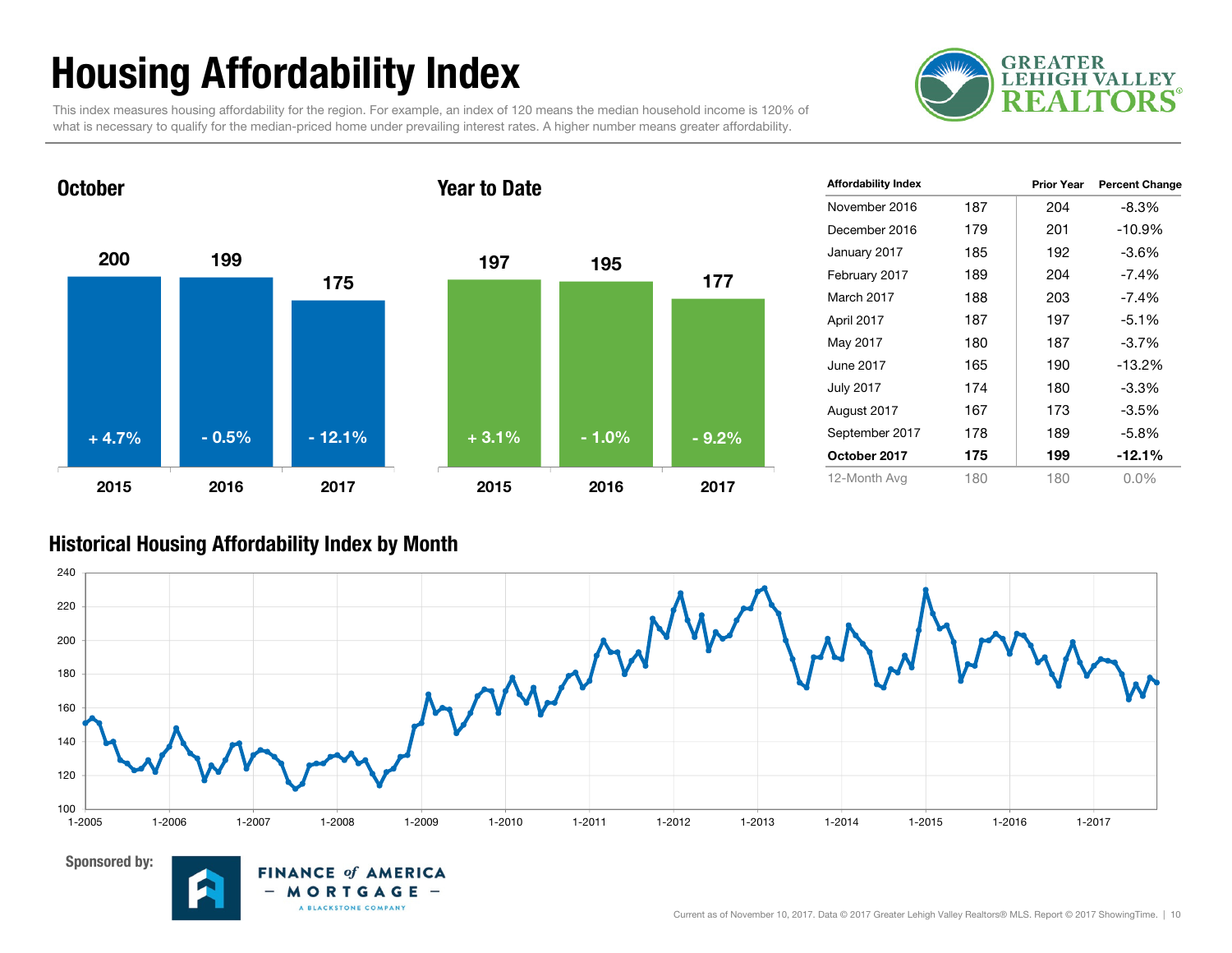### Inventory of Homes Available

The number of properties available for sale in active status at the end of a given month.





| Inventory      |       | <b>Prior Year</b> | <b>Percent Change</b> |
|----------------|-------|-------------------|-----------------------|
| November 2016  | 2,618 | 3,454             | $-24.2%$              |
| December 2016  | 2,236 | 3,025             | $-26.1%$              |
| January 2017   | 2,139 | 2,916             | $-26.6%$              |
| February 2017  | 2,126 | 2,870             | $-25.9%$              |
| March 2017     | 2,163 | 3,015             | $-28.3%$              |
| April 2017     | 2,286 | 3,087             | $-25.9%$              |
| May 2017       | 2,413 | 3,144             | $-23.3%$              |
| June 2017      | 2,480 | 3,195             | $-22.4%$              |
| July 2017      | 2,461 | 3,239             | $-24.0%$              |
| August 2017    | 2,385 | 3,134             | $-23.9%$              |
| September 2017 | 2,314 | 2,963             | $-21.9%$              |
| October 2017   | 2,074 | 2,855             | $-27.4%$              |
| 12-Month Avg*  | 2,308 | 3,075             | $-24.9%$              |
|                |       |                   |                       |

\* Inventory for all properties from November 2016 through October 2017. This is not the average of the individual figures above.





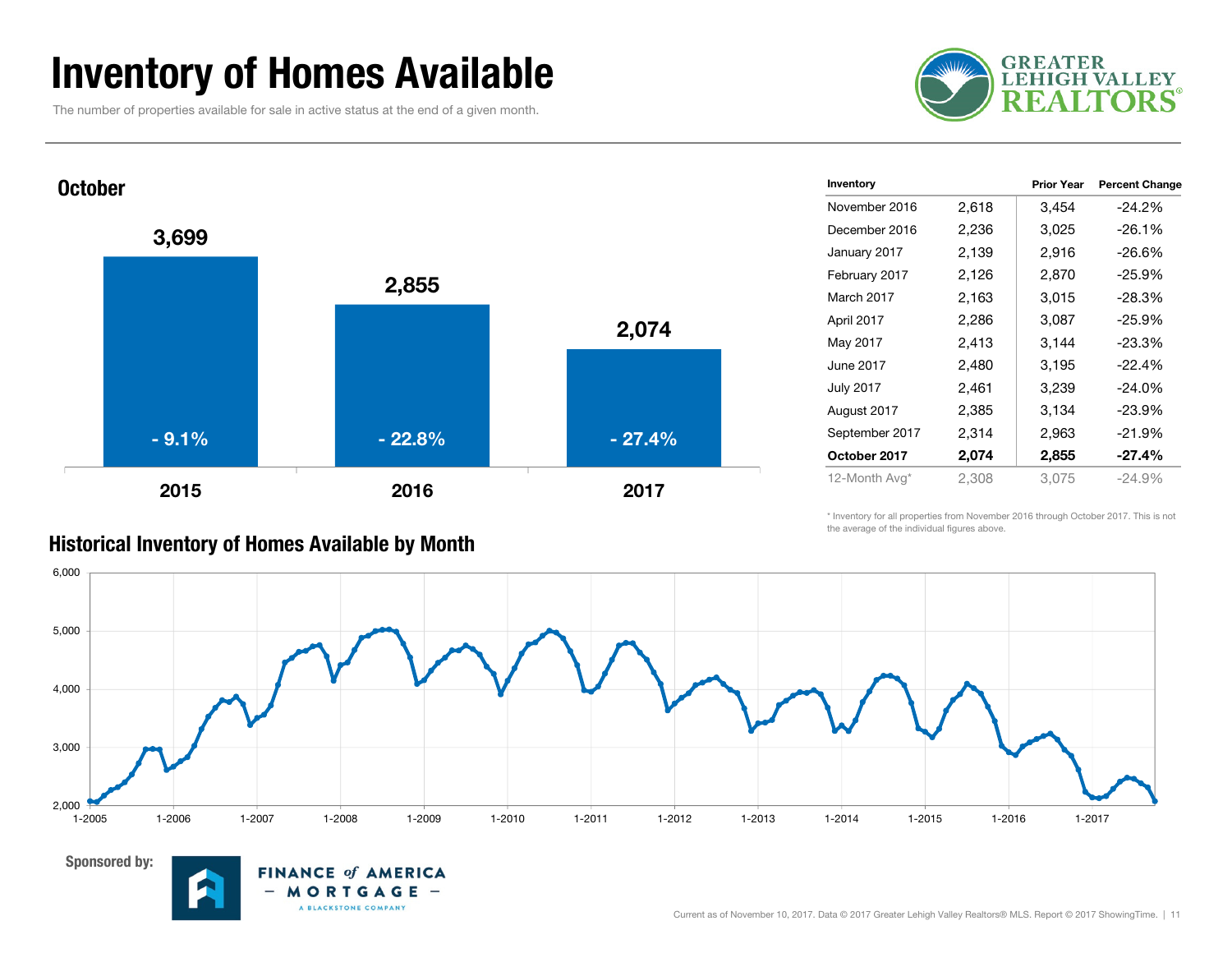### Months Supply of Inventory

The inventory of homes for sale at the end of a given month, divided by the average monthly pending sales from the last 12 months.





| <b>Months Supply</b> |     | <b>Prior Year</b> | <b>Percent Change</b> |
|----------------------|-----|-------------------|-----------------------|
| November 2016        | 3.9 | 5.5               | $-29.1%$              |
| December 2016        | 3.4 | 4.8               | $-29.2%$              |
| January 2017         | 3.2 | 4.6               | $-30.4%$              |
| February 2017        | 3.2 | 4.5               | $-28.9%$              |
| March 2017           | 3.2 | 4.6               | $-30.4%$              |
| April 2017           | 3.4 | 4.7               | $-27.7%$              |
| May 2017             | 3.5 | 4.7               | $-25.5%$              |
| June 2017            | 3.6 | 4.8               | $-25.0%$              |
| <b>July 2017</b>     | 3.5 | 4.9               | $-28.6%$              |
| August 2017          | 3.4 | 4.7               | $-27.7%$              |
| September 2017       | 3.3 | 4.4               | $-25.0%$              |
| October 2017         | 2.9 | 4.3               | $-32.6\%$             |
| 12-Month Avg*        | 3.4 | 4.7               | $-27.7%$              |
|                      |     |                   |                       |

\* Months Supply for all properties from November 2016 through October 2017. This is not the average of the individual figures above.



#### Historical Months Supply of Inventory by Month

**FINANCE of AMERICA** MORTGAGE -A BLACKSTONE COMPANY

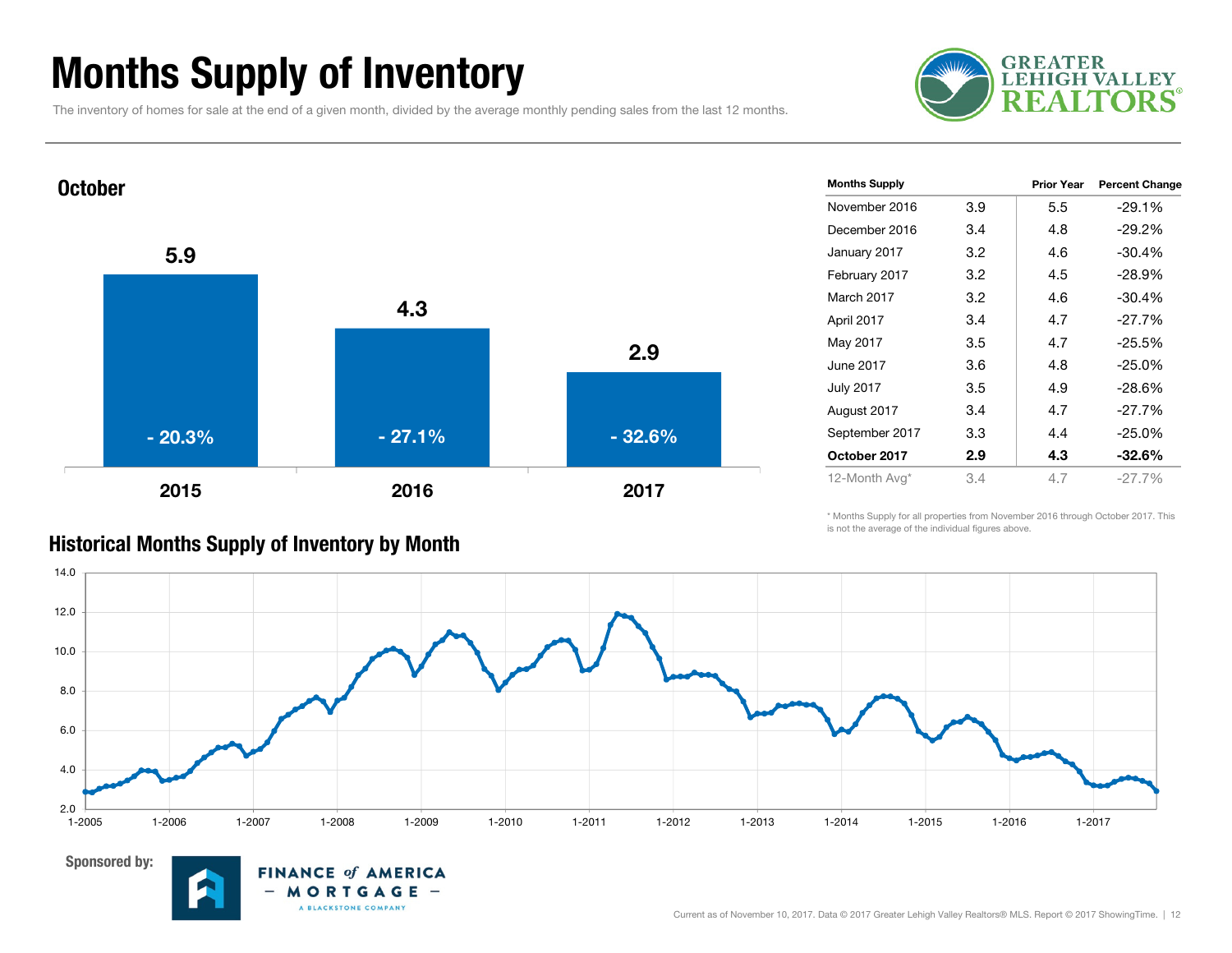# Activity by School District

**GREATER<br>LEHIGH VALLEY REALTORS** 

New Listings, Closed Sales, and Average Sales Price are based on year-to-date (YTD) figures. Homes for Sale is based on monthly figures.

|                                                 | <b>New Listings</b> |                 | <b>Pending Sales</b> |                 | <b>Closed Sales</b> |          |                 |                 | <b>Avg. Sales Price</b> |                 | <b>Inventory</b> |          |         |         |          |
|-------------------------------------------------|---------------------|-----------------|----------------------|-----------------|---------------------|----------|-----------------|-----------------|-------------------------|-----------------|------------------|----------|---------|---------|----------|
|                                                 | <b>YTD 2016</b>     | <b>YTD 2017</b> | $+/-$                | <b>YTD 2016</b> | <b>YTD 2017</b>     | $+/-$    | <b>YTD 2016</b> | <b>YTD 2017</b> | $+/-$                   | <b>YTD 2016</b> | <b>YTD 2017</b>  | $+/-$    | 10-2016 | 10-2017 | $+/-$    |
| <b>Lehigh Valley</b><br><b>School Districts</b> | 10,446              | 10,380          | $-0.6%$              | 7,005           | 7,560               | $+7.9%$  | 6,778           | 7,020           | $+3.6%$                 | \$205,854       | \$214,859        | $+4.4%$  | 2,855   | 2,074   | $-27.4%$ |
| Allentown                                       | 1,493               | 1,372           | $-8.1%$              | 997             | 1,069               | $+7.2%$  | 959             | 979             | $+2.1%$                 | \$109,353       | \$117,669        | $+7.6%$  | 437     | 259     | $-40.7%$ |
| Catasaugua                                      | 154                 | 138             | $-10.4%$             | 119             | 111                 | $-6.7%$  | 121             | 109             | $-9.9%$                 | \$133,814       | \$148,796        | $+11.2%$ | 32      | 23      | $-28.1%$ |
| East Penn                                       | 987                 | 948             | $-4.0%$              | 705             | 725                 | $+2.8%$  | 687             | 671             | $-2.3%$                 | \$240,976       | \$246,851        | $+2.4%$  | 207     | 140     | $-32.4%$ |
| Northern Lehigh                                 | 250                 | 239             | $-4.4%$              | 144             | 161                 | $+11.8%$ | 135             | 152             | $+12.6%$                | \$142,139       | \$149,862        | $+5.4%$  | 89      | 82      | $-7.9%$  |
| Northwestern Lehigh                             | 180                 | 179             | $-0.6%$              | 109             | 118                 | $+8.3%$  | 102             | 106             | $+3.9%$                 | \$283,670       | \$316,886        | $+11.7%$ | 81      | 57      | $-29.6%$ |
| Parkland                                        | 1,034               | 996             | $-3.7%$              | 682             | 700                 | $+2.6%$  | 673             | 655             | $-2.7%$                 | \$268,288       | \$270,822        | $+0.9%$  | 243     | 218     | $-10.3%$ |
| Salisbury                                       | 205                 | 193             | $-5.9%$              | 143             | 149                 | $+4.2%$  | 147             | 147             | 0.0%                    | \$234,756       | \$227,697        | $-3.0%$  | 58      | 38      | $-34.5%$ |
| Southern Lehigh                                 | 415                 | 465             | $+12.0%$             | 281             | 331                 | $+17.8%$ | 278             | 313             | $+12.6%$                | \$368,579       | \$396,379        | $+7.5%$  | 131     | 105     | $-19.8%$ |
| Whitehall                                       | 464                 | 466             | $+0.4%$              | 302             | 342                 | $+13.2%$ | 284             | 325             | $+14.4%$                | \$170,514       | \$178,710        | $+4.8%$  | 138     | 72      | $-47.8%$ |
| <b>Bangor Area</b>                              | 409                 | 377             | $-7.8%$              | 205             | 252                 | $+22.9%$ | 194             | 239             | $+23.2%$                | \$169,439       | \$184,112        | $+8.7%$  | 153     | 96      | $-37.3%$ |
| Bethlehem                                       | 1,665               | 1,823           | $+9.5%$              | 1,182           | 1,346               | $+13.9%$ | 1,153           | 1,214           | $+5.3%$                 | \$198,592       | \$196,356        | $-1.1%$  | 428     | 324     | $-24.3%$ |
| Easton                                          | 1,115               | 1,168           | $+4.8%$              | 804             | 825                 | $+2.6%$  | 773             | 779             | $+0.8%$                 | \$195,794       | \$204,767        | $+4.6%$  | 291     | 238     | $-18.2%$ |
| Nazareth                                        | 592                 | 564             | $-4.7%$              | 362             | 401                 | $+10.8%$ | 347             | 387             | $+11.5%$                | \$284,989       | \$296,704        | $+4.1%$  | 132     | 112     | $-15.2%$ |
| Northampton                                     | 697                 | 672             | $-3.6%$              | 468             | 490                 | $+4.7%$  | 450             | 448             | $-0.4%$                 | \$182,112       | \$206,072        | $+13.2%$ | 184     | 124     | $-32.6%$ |
| Pen Argyl                                       | 148                 | 197             | $+33.1%$             | 109             | 133                 | $+22.0%$ | 100             | 120             | $+20.0%$                | \$179,586       | \$175,061        | $-2.5%$  | 54      | 46      | $-14.8%$ |
| Saucon Valley                                   | 346                 | 305             | $-11.8%$             | 221             | 224                 | $+1.4%$  | 203             | 210             | $+3.4%$                 | \$258,412       | \$291,873        | $+12.9%$ | 103     | 66      | $-35.9%$ |
| Wilson                                          | 292                 | 278             | $-4.8%$              | 172             | 183                 | $+6.4%$  | 172             | 166             | $-3.5%$                 | \$173,105       | \$180.625        | $+4.3%$  | 94      | 74      | $-21.3%$ |



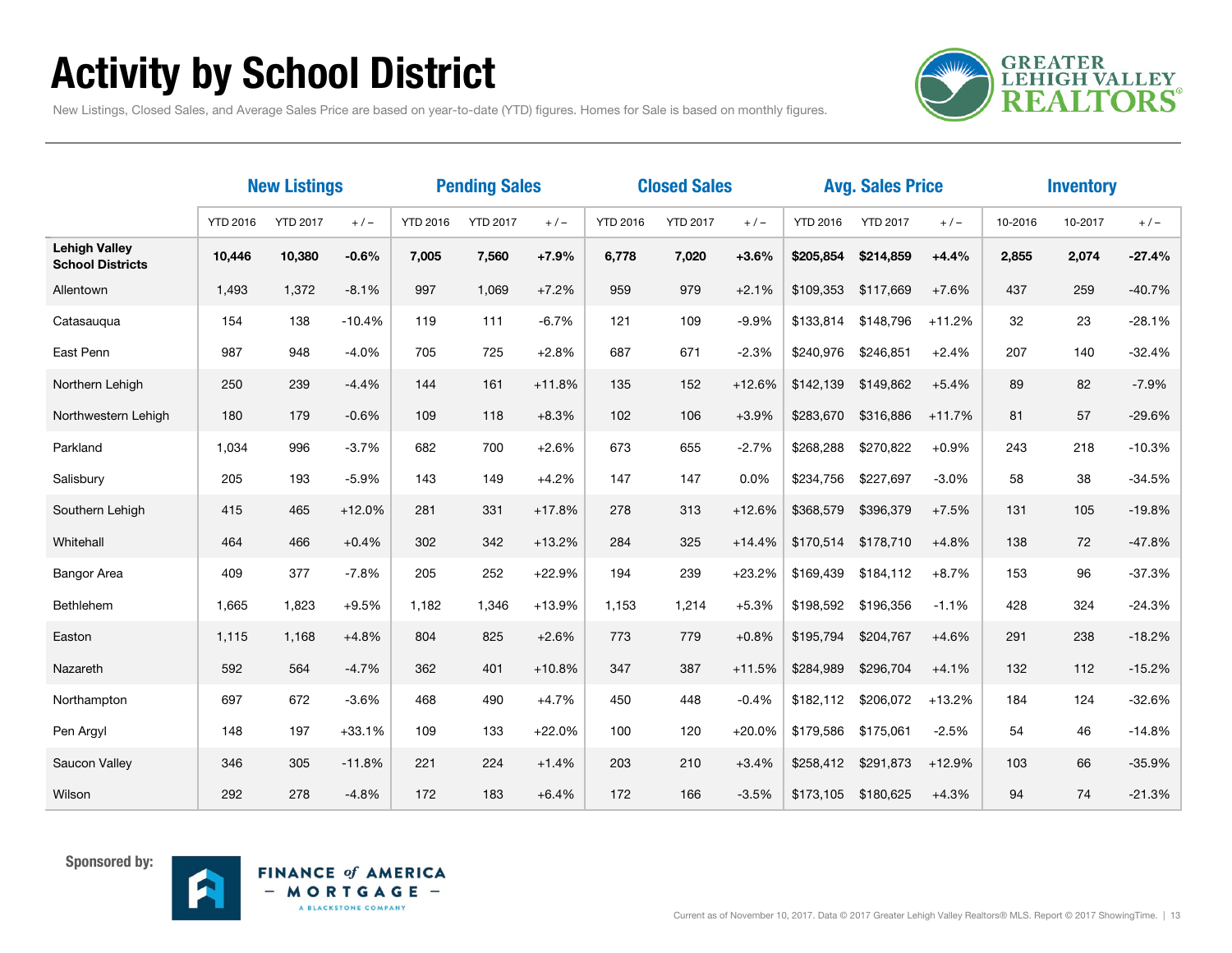# Lender-Mediated Activity



Metrics are based on year-to-date (YTD) figures. Lender-mediated properties are those marked as "Foreclosed," "REO," "Bank Owned," "Pre-Foreclosure" or "Short Sale." Residential activity only. The YTD data point represents all traditional and lender-mediated activity. Share is the market share of lender-mediated activity for each area.

|                                                 |         | <b>Inventory</b>    |       | <b>Closed Sales</b> |                     |       | <b>Median Sales Price (YTD)</b> |          |                 |          | <b>Avg. Sales Price (YTD)</b> |          |                 |          |  |
|-------------------------------------------------|---------|---------------------|-------|---------------------|---------------------|-------|---------------------------------|----------|-----------------|----------|-------------------------------|----------|-----------------|----------|--|
|                                                 | 10-2017 | Lender-<br>Mediated | Share | <b>YTD 2017</b>     | Lender-<br>Mediated | Share | Traditional                     | $+/-$    | Lender-Mediated | $+/-$    | Traditional                   | $+/-$    | Lender-Mediated | $+/-$    |  |
| <b>Lehigh Valley</b><br><b>School Districts</b> | 2,074   | 88                  | 4.2%  | 7,020               | 359                 | 5.1%  | \$189,900                       | $+1.6%$  | \$105,550       | $+24.3%$ | \$189,900                     | $-12.7%$ | \$123,057       | $+16.4%$ |  |
| Allentown                                       | 259     | 16                  | 6.2%  | 979                 | 71                  | 7.3%  | \$119,000                       | $+3.5%$  | \$60,500        | $-1.0%$  | \$120,946                     | $+1.1%$  | \$75,942        | $+16.2%$ |  |
| Catasaugua                                      | 23      | 3                   | 13.0% | 109                 | $\overline{7}$      | 6.4%  | \$147,000                       | $+12.2%$ | \$114,000       | $+31.8%$ | \$151.696                     | $+7.5%$  | \$106,541       | $+1.8%$  |  |
| East Penn                                       | 140     | 6                   | 4.3%  | 671                 | 20                  | 3.0%  | \$223,000                       | $-2.6%$  | \$171,000       | $+2.1%$  | \$248,776                     | $+1.8%$  | \$184,167       | $+10.0%$ |  |
| Northern Lehigh                                 | 82      | $\overline{7}$      | 8.5%  | 152                 | 14                  | 9.2%  | \$152,000                       | 0.0%     | \$75,920        | $+7.9%$  | \$157,040                     | $+0.2%$  | \$73,662        | $-17.1%$ |  |
| Northwestern Lehigh                             | 57      | $\mathbf 0$         | 0.0%  | 106                 | $\overline{4}$      | 3.8%  | \$300,500                       | $+6.9%$  | \$165,500       | $+74.2%$ | \$322,686                     | $+6.0%$  | \$168,963       | +48.9%   |  |
| Parkland                                        | 218     | 3                   | 1.4%  | 655                 | 16                  | 2.4%  | \$257,000                       | $+0.4%$  | \$155,000       | $+29.2%$ | \$273.340                     | $-0.3%$  | \$170,260       | $+3.0%$  |  |
| Salisbury                                       | 38      | $\mathbf{1}$        | 2.6%  | 147                 | 6                   | 4.1%  | \$196,000                       | $-8.8%$  | \$151,300       | $+9.3%$  | \$231,705                     | $-4.2%$  | \$133,519       | $-14.3%$ |  |
| Southern Lehigh                                 | 105     | 0                   | 0.0%  | 313                 | 10                  | 3.2%  | \$360,000                       | $+16.6%$ | \$205,000       | $+38.3%$ | \$402,097                     | $+7.0%$  | \$223,150       | $+28.4%$ |  |
| Whitehall                                       | 72      | $\overline{2}$      | 2.8%  | 325                 | 20                  | 6.2%  | \$175,000                       | $+9.4%$  | \$111,967       | $-2.6%$  | \$182,986                     | $+3.7%$  | \$113,505       | $-3.9%$  |  |
| <b>Bangor Area</b>                              | 96      | 8                   | 8.3%  | 239                 | 14                  | 5.9%  | \$169,000                       | $+9.1%$  | \$94,825        | $+69.3%$ | \$188,174                     | $+4.8%$  | \$119,128       | $+30.8%$ |  |
| Bethlehem                                       | 324     | 15                  | 4.6%  | 1,214               | 64                  | 5.3%  | \$175,000                       | $+0.6%$  | \$105,050       | $+11.2%$ | \$200,667                     | $-3.5%$  | \$118,899       | $+6.4%$  |  |
| Easton                                          | 238     | 8                   | 3.4%  | 779                 | 48                  | 6.2%  | \$193,900                       | $+3.7%$  | \$128,500       | $+31.1%$ | \$209,566                     | $+1.5%$  | \$131,895       | $+13.2%$ |  |
| Nazareth                                        | 112     | 5                   | 4.5%  | 387                 | 8                   | 2.1%  | \$270,000                       | $+0.4%$  | \$137,600       | $+21.8%$ | \$298,448                     | $+2.4%$  | \$214,088       | $+41.2%$ |  |
| Northampton                                     | 124     | $\overline{4}$      | 3.2%  | 448                 | 27                  | 6.0%  | \$210,000                       | $+9.5%$  | \$121,900       | $+52.4%$ | \$211,099                     | $+9.3%$  | \$128,067       | $+27.8%$ |  |
| Pen Argyl                                       | 46      | $\overline{7}$      | 15.2% | 120                 | 6                   | 5.0%  | \$172,000                       | $+13.2%$ | \$72,620        | $-19.6%$ | \$180,106                     | $-3.1%$  | \$79,207        | $-3.8%$  |  |
| Saucon Valley                                   | 66      | $\overline{2}$      | 3.0%  | 210                 | 11                  | 5.2%  | \$209,400                       | $+7.4%$  | \$110,000       | $-36.0%$ | \$300,331                     | $+14.6%$ | \$138,853       | $-26.7%$ |  |
| Wilson                                          | 74      | $\mathbf{1}$        | 1.4%  | 166                 | 13                  | 7.8%  | \$141,450                       | $-2.4%$  | \$97,484        | $+33.5%$ | \$184,285                     | $-3.4%$  | \$137,827       | $+48.4%$ |  |